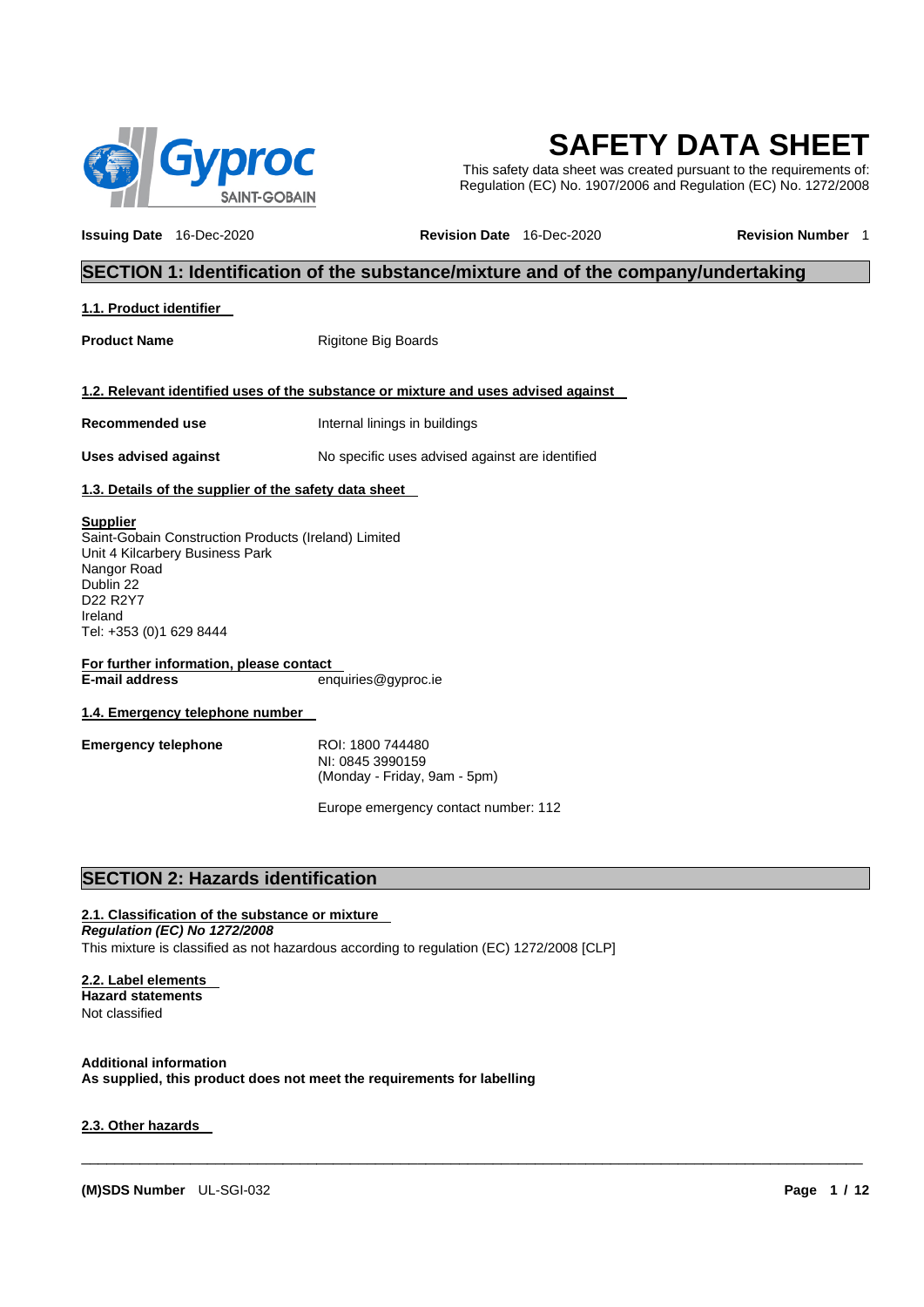The product does not contain any substance(s) classified as PBT or vPvB. Cutting and handling may create dust. Product dust may be irritating to eyes, skin and respiratory system. Sharp edges and corners may cause cuts and abrasions.

\_\_\_\_\_\_\_\_\_\_\_\_\_\_\_\_\_\_\_\_\_\_\_\_\_\_\_\_\_\_\_\_\_\_\_\_\_\_\_\_\_\_\_\_\_\_\_\_\_\_\_\_\_\_\_\_\_\_\_\_\_\_\_\_\_\_\_\_\_\_\_\_\_\_\_\_\_\_\_\_\_\_\_\_\_\_\_\_\_\_\_\_\_

# **SECTION 3: Composition/information on ingredients**

#### **3.1 Substances**

Not applicable

#### **3.2 Mixtures**

Article consisting of perforated gypsum board and lining (acoustic tissue)

| Chemical name                             | Weight-%   | <b>REACH</b><br>registration<br>number | EC No     | Classification<br>according to<br>Regulation<br>$(EC)$ No.<br>1272/2008<br><b>ICLPI</b> | Specific<br>concentration<br>limit (SCL) | M-Factor | M-Factor<br>(long-term) |
|-------------------------------------------|------------|----------------------------------------|-----------|-----------------------------------------------------------------------------------------|------------------------------------------|----------|-------------------------|
| Calcium sulfate<br>dihydrate<br>7778-18-9 | $50 - 100$ | 01-211944491<br>8-26-XXXX              | 231-900-3 | Not Classified<br>[C]                                                                   |                                          |          |                         |

*[C] - Components with occupational exposure limits and/or biological occupational exposure limits requiring monitoring*

#### **Full text of H- and EUH-phrases: see section 16**

#### *Acute Toxicity Estimate*

*If LD50/LC50 data is not available or does not correspond to the classification category, then the appropriate conversion value from CLP Annex I, Table 3.1.2, is used to calculate the acute toxicity estimate (ATEmix) for classifying a mixture based on its components*

| Chemical name                          | Oral LD50 | Dermal LD50 | mq/L   | l Inhalation LC50 - 4   Inhalation LC50 - 4   Inhalation LC50 - 4  <br>hour - dust/mist - $\parallel$ hour - vapour - mg/ $\parallel$ hour - gas - ppm |  |
|----------------------------------------|-----------|-------------|--------|--------------------------------------------------------------------------------------------------------------------------------------------------------|--|
| Calcium sulfate dihydrate<br>7778-18-9 | > 2000    |             | > 3.26 |                                                                                                                                                        |  |

This product does not contain candidate substances of very high concern at a concentration >=0.1% (Regulation (EC) No. 1907/2006 (REACH), Article 59)

| <b>SECTION 4: First aid measures</b>   |                                                                                                                                                                                                                                                                |
|----------------------------------------|----------------------------------------------------------------------------------------------------------------------------------------------------------------------------------------------------------------------------------------------------------------|
| 4.1. Description of first aid measures |                                                                                                                                                                                                                                                                |
| General advice                         | Get medical attention if irritation or other symptoms occur. Take a copy of the Safety Data<br>Sheet when going for medical treatment.                                                                                                                         |
| <b>Inhalation</b>                      | Not an expected route of exposure. IF INHALED: Remove to fresh air and keep at rest in a<br>position comfortable for breathing. IF exposed or concerned: Get medical advice/attention.                                                                         |
| Eye contact                            | Not an expected route of exposure. IF IN EYES: Rinse cautiously with water for several<br>minutes. Remove contact lenses, if present and easy to do. Continue rinsing. Do not rub<br>affected area. Get medical attention if irritation develops and persists. |
| <b>Skin contact</b>                    | Wash skin with soap and water. Get medical attention if irritation develops and persists.                                                                                                                                                                      |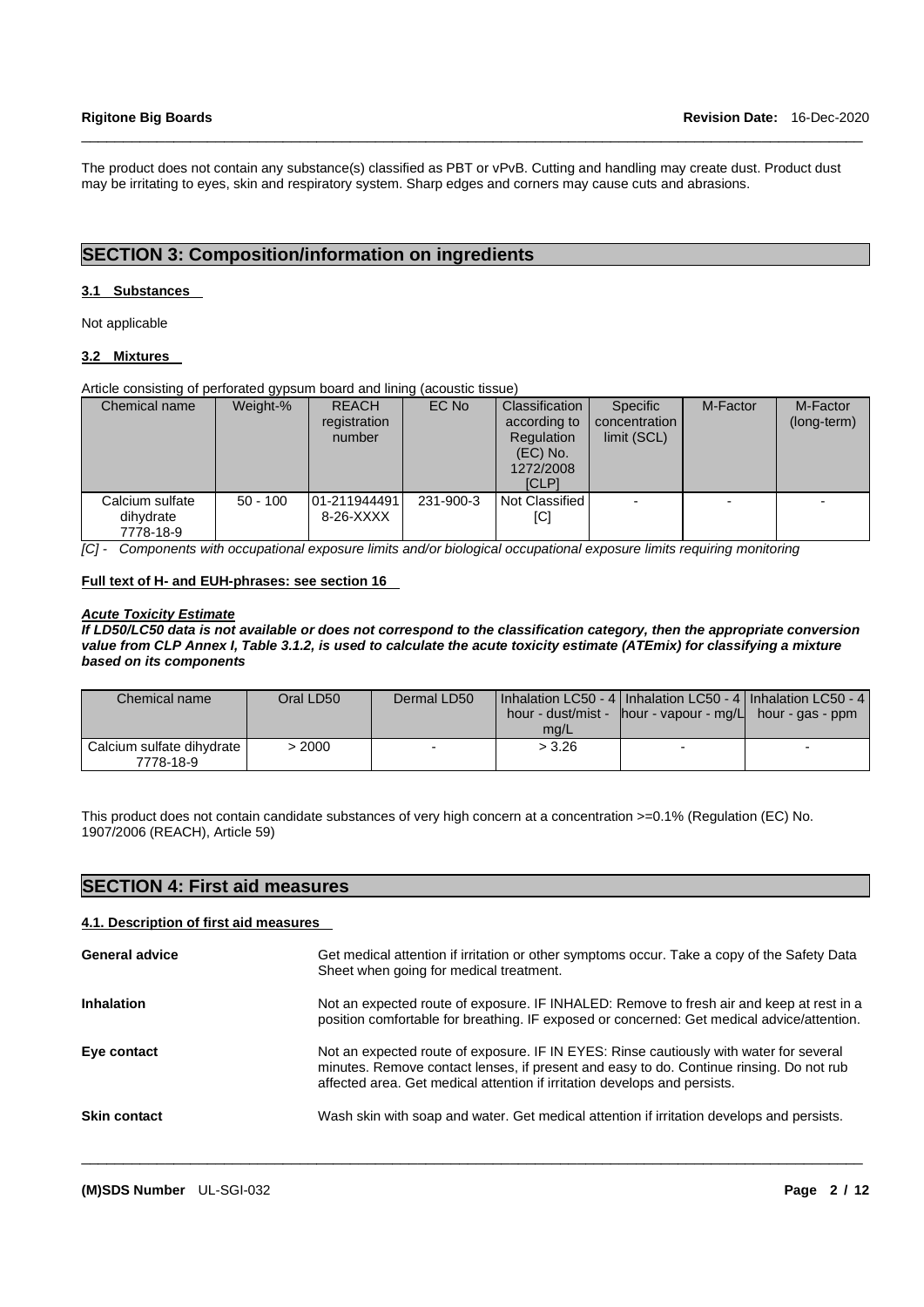| <b>Rigitone Big Boards</b>                                       | <b>Revision Date: 16-Dec-2020</b>                                                                                                                                                                                                                                                                                |  |  |
|------------------------------------------------------------------|------------------------------------------------------------------------------------------------------------------------------------------------------------------------------------------------------------------------------------------------------------------------------------------------------------------|--|--|
| Ingestion                                                        | IF SWALLOWED:. Rinse mouth thoroughly with water. Drink 1 or 2 glasses of water. Do not<br>induce vomiting without medical advice. Never give anything by mouth to an unconscious<br>person. Get medical attention immediately if symptoms occur.                                                                |  |  |
| 4.2. Most important symptoms and effects, both acute and delayed |                                                                                                                                                                                                                                                                                                                  |  |  |
| <b>Symptoms</b>                                                  | Harmful dust may be released during cutting or grinding process. Product dust may be<br>irritating to eyes, skin and respiratory system. May cause discomfort if swallowed.<br>Prolonged contact may cause redness and irritation.                                                                               |  |  |
|                                                                  | 4.3. Indication of any immediate medical attention and special treatment needed                                                                                                                                                                                                                                  |  |  |
| Note to doctors                                                  | Treat symptomatically.                                                                                                                                                                                                                                                                                           |  |  |
| <b>SECTION 5: Firefighting measures</b>                          |                                                                                                                                                                                                                                                                                                                  |  |  |
| 5.1. Extinguishing media                                         |                                                                                                                                                                                                                                                                                                                  |  |  |
| <b>Suitable Extinguishing Media</b>                              | Dry chemical, CO2, alcohol-resistant foam or water spray. Use extinguishing measures that<br>are appropriate to local circumstances and the surrounding environment.                                                                                                                                             |  |  |
| Unsuitable extinguishing media                                   | Do not use a solid water stream as it may scatter and spread fire.                                                                                                                                                                                                                                               |  |  |
| 5.2. Special hazards arising from the substance or mixture       |                                                                                                                                                                                                                                                                                                                  |  |  |
| Specific hazards arising from the<br>chemical                    | None known based on information supplied.                                                                                                                                                                                                                                                                        |  |  |
| <b>Hazardous combustion products</b>                             | Harmful gases or vapours. Oxides of sulphur. Carbon monoxide. Carbon dioxide (CO2).                                                                                                                                                                                                                              |  |  |
| 5.3. Advice for firefighters                                     |                                                                                                                                                                                                                                                                                                                  |  |  |
| <b>Specific/special fire-fighting</b><br>measures                | Avoid breathing vapours. Evacuate area. Move containers from fire area if you can do it<br>without risk. Cool containers with flooding quantities of water until well after fire is out.                                                                                                                         |  |  |
| Special protective equipment for<br>fire-fighters                | Firefighters should wear self-contained breathing apparatus and full firefighting turnout<br>gear. Use personal protection equipment.                                                                                                                                                                            |  |  |
| <b>SECTION 6: Accidental release measures</b>                    |                                                                                                                                                                                                                                                                                                                  |  |  |
|                                                                  | 6.1. Personal precautions, protective equipment and emergency procedures                                                                                                                                                                                                                                         |  |  |
| <b>Personal precautions</b>                                      | Ensure adequate ventilation. Keep people away from and upwind of spill/leak. Wear<br>personal protective clothing (see section 8). Avoid breathing dust. Avoid contact with eyes.<br>ELIMINATE all ignition sources (no smoking, flares, sparks or flames in immediate area).<br>Wash thoroughly after handling. |  |  |
| For emergency responders                                         | Use personal protection recommended in Section 8.                                                                                                                                                                                                                                                                |  |  |
| 6.2. Environmental precautions                                   |                                                                                                                                                                                                                                                                                                                  |  |  |
| <b>Environmental precautions</b>                                 | Collect spillage. Avoid release to the environment. Local authorities should be advised if<br>significant spillages cannot be contained. See Section 12 for additional Ecological<br>Information.                                                                                                                |  |  |
| 6.3. Methods and material for containment and cleaning up        |                                                                                                                                                                                                                                                                                                                  |  |  |
| <b>Methods for containment</b>                                   | Prevent further leakage or spillage if safe to do so.                                                                                                                                                                                                                                                            |  |  |
| Methods for cleaning up                                          | Use personal protection recommended in Section 8. Clear up spills immediately and                                                                                                                                                                                                                                |  |  |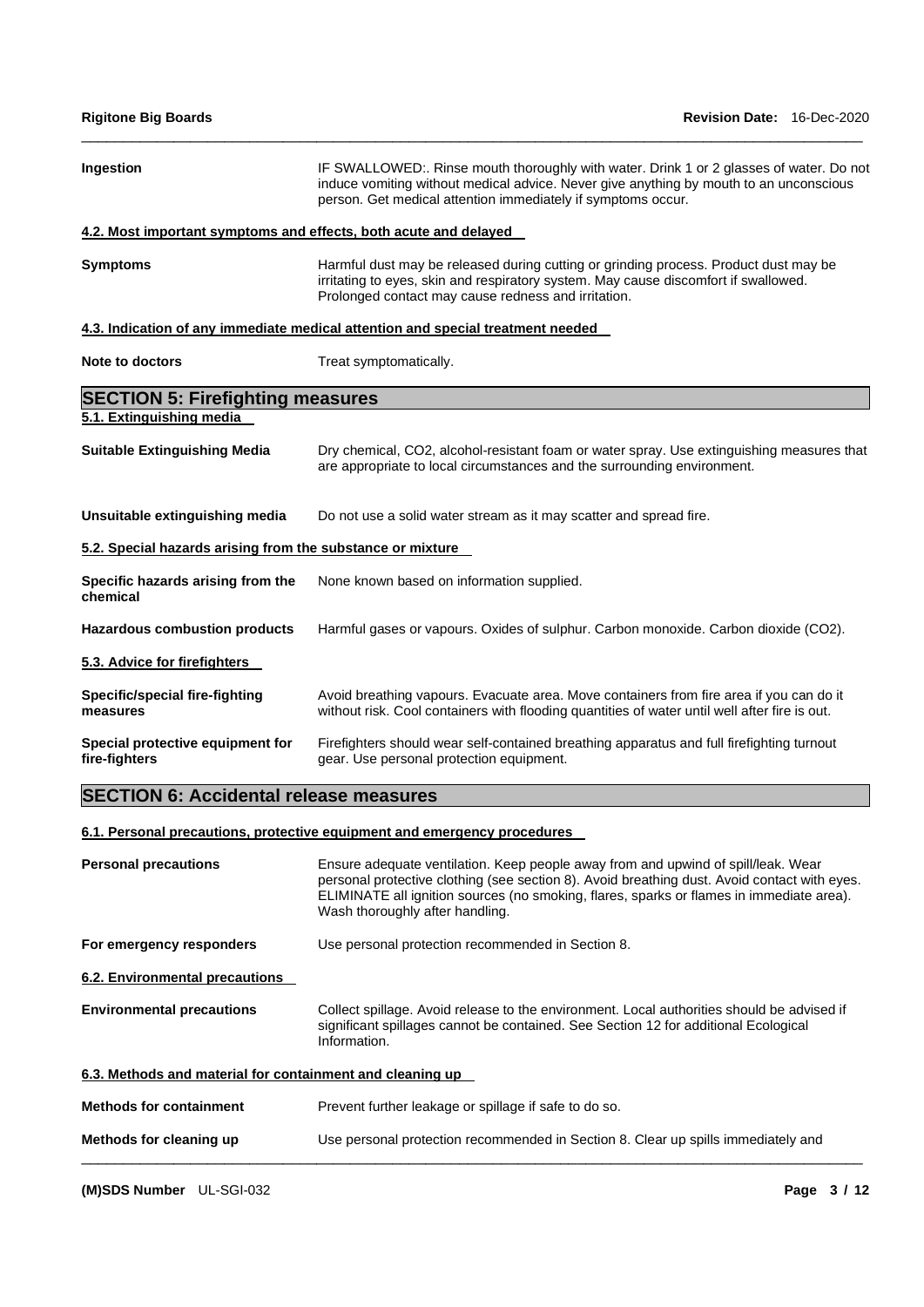| <b>Rigitone Big Boards</b>             | <b>Revision Date: 16-Dec-2020</b>                                                                                                                                                                                                                                                                                                   |  |  |
|----------------------------------------|-------------------------------------------------------------------------------------------------------------------------------------------------------------------------------------------------------------------------------------------------------------------------------------------------------------------------------------|--|--|
|                                        | dispose of waste safely. Stay upwind. Collect spillage. Sweep up and shovel into suitable<br>containers for disposal. Avoid generation of dust. Prevent product from entering drains.<br>After cleaning, flush away traces with water. Wash thoroughly after handling. Dispose of<br>wastes in an approved waste disposal facility. |  |  |
| <b>Prevention of secondary hazards</b> | Clean contaminated objects and areas thoroughly observing environmental regulations.                                                                                                                                                                                                                                                |  |  |
| 6.4. Reference to other sections       |                                                                                                                                                                                                                                                                                                                                     |  |  |
| Reference to other sections            | See section 8 for more information. See Section 11 for more information. See section 13 for<br>more information.                                                                                                                                                                                                                    |  |  |

# **SECTION 7: Handling and storage**

## **7.1. Precautions for safe handling**

| Advice on safe handling                                           | Read carefully and follow all instructions. Do not handle until all safety precautions have<br>been read and understood. Wear personal protective equipment. See section 8 for more<br>information. Keep away from food, drink and animal feedingstuffs. Keep away from heat,<br>hot surfaces, sparks, open flames and other ignition sources. No smoking. Minimise dust<br>generation and accumulation. Do not breathe dust. Ensure adequate ventilation. |
|-------------------------------------------------------------------|------------------------------------------------------------------------------------------------------------------------------------------------------------------------------------------------------------------------------------------------------------------------------------------------------------------------------------------------------------------------------------------------------------------------------------------------------------|
| <b>General hygiene considerations</b>                             | Handle in accordance with good industrial hygiene and safety practice. Wash hands before<br>breaks and after work. When using do not eat, drink or smoke. Contaminated work clothing<br>should not be allowed out of the workplace. Take off contaminated clothing and wash it<br>before reuse.                                                                                                                                                            |
| 7.2. Conditions for safe storage, including any incompatibilities |                                                                                                                                                                                                                                                                                                                                                                                                                                                            |
| <b>Storage Conditions</b>                                         | Store away from incompatible materials. Store in accordance with local regulations. Store in                                                                                                                                                                                                                                                                                                                                                               |

**7.3. Specific end use(s)**

**Specific use(s).** The identified uses for this product are detailed in Section 1.2

# **SECTION 8: Exposure controls/personal protection**

material.

#### **8.1. Control parameters**

**Exposure Limits** Exposure to these ingredients as inhalable or respirable dust is minimal during normal use. Avoid generation of dust.

a cool, well ventilated area. Keep away from heat, sparks, flame and other sources of ignition (i.e., pilot lights, electric motors and static electricity). Keep away from combustible

| Chemical name             | European Union             | Austria                   | <b>Belgium</b>             | <b>Bulgaria</b>               | Croatia                      |
|---------------------------|----------------------------|---------------------------|----------------------------|-------------------------------|------------------------------|
| Calcium sulfate dihydrate |                            | TWA: $5 \text{ mg/m}^3$   | TWA: $10 \text{ mg/m}^3$   | TWA: $10.0$ mg/m <sup>3</sup> |                              |
| 7778-18-9                 |                            | STEL 10 mg/m <sup>3</sup> |                            |                               |                              |
| Chemical name             | France                     | Germany                   | <b>Germany MAK</b>         | Greece                        | <b>Hungary</b>               |
| Calcium sulfate dihydrate | TWA: 10 mg/m $^3$          | TWA: 6 mg/m $3$           | TWA: 1.5 mg/m <sup>3</sup> |                               | TWA: 4 mg/m <sup>3</sup>     |
| 7778-18-9                 |                            |                           | TWA: $4 \text{ mg/m}^3$    |                               | TWA: $1.5$ mg/m <sup>3</sup> |
| Chemical name             | Ireland                    | Italy                     | Italy REL                  | Latvia                        | Lithuania                    |
| Calcium sulfate dihydrate | TWA: $10 \text{ mg/m}^3$   |                           | TWA: 10 mg/m $3$           | TWA: $4 \text{ mg/m}^3$       |                              |
| 7778-18-9                 | STEL: 30 mg/m <sup>3</sup> |                           |                            |                               |                              |
| Chemical name             | Luxembourg                 | <b>Malta</b>              | <b>Netherlands</b>         | Norway                        | Poland                       |
| Calcium sulfate dihydrate |                            |                           |                            |                               | TWA: $10 \text{ mg/m}^3$     |
| 7778-18-9                 |                            |                           |                            |                               |                              |
| Chemical name             | Portugal                   | Romania                   | Slovakia                   | Slovenia                      | Spain                        |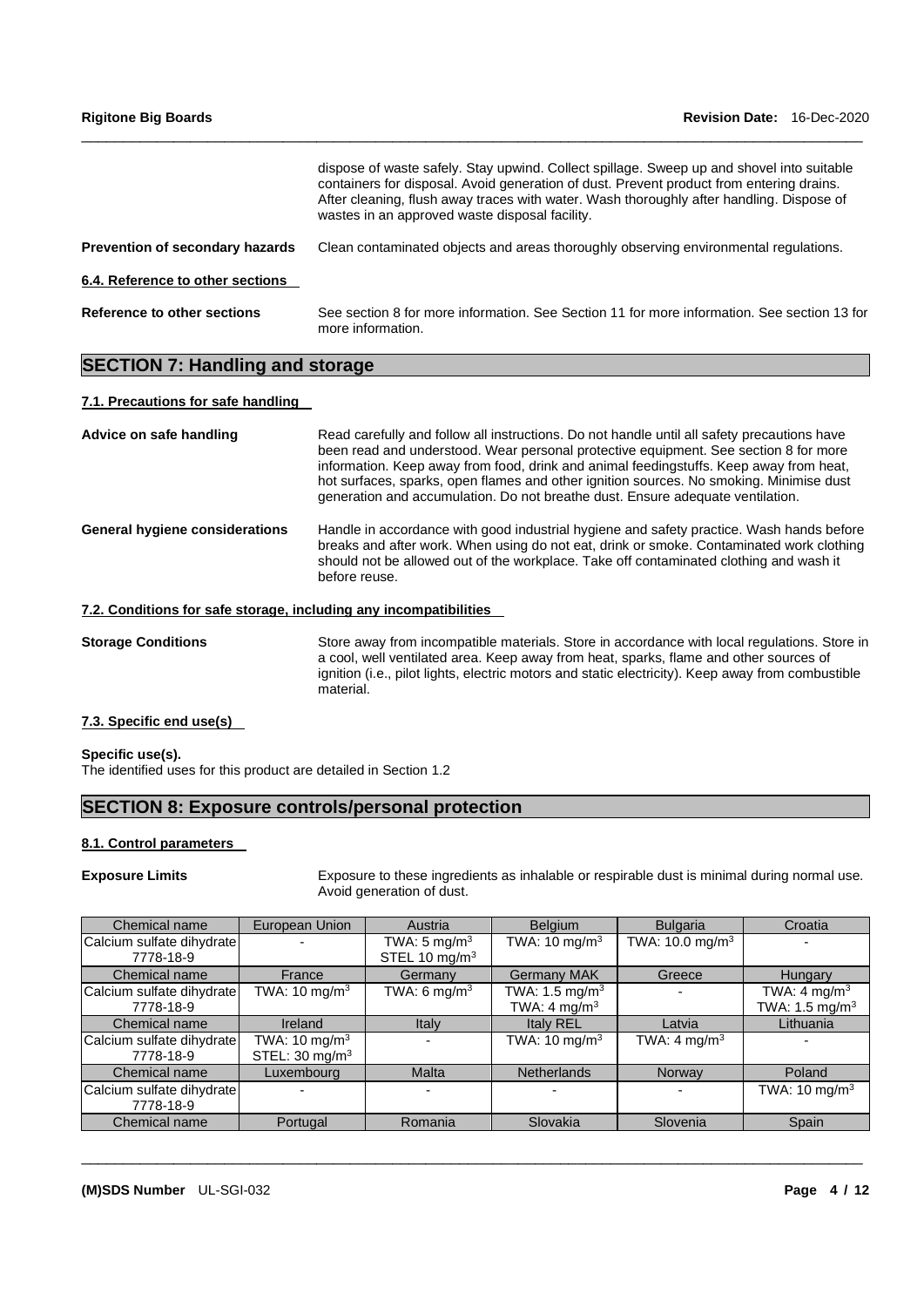## **Rigitone Big Boards Revision Date:** 16-Dec-2020

| Calcium sulfate dihydrate<br>7778-18-9 | TWA: $10 \text{ mg/m}^3$ |        | TWA: $4 \text{ mg/m}^3$<br>TWA: 1.5 mg/m <sup>3</sup> |  | TWA: 6 mg/m <sup>3</sup> | TWA: $10 \text{ mg/m}^3$                              |
|----------------------------------------|--------------------------|--------|-------------------------------------------------------|--|--------------------------|-------------------------------------------------------|
| Chemical name                          |                          | Sweden | Switzerland                                           |  |                          | United Kingdom                                        |
| Calcium sulfate dihydrate<br>7778-18-9 |                          |        | TWA: $3 \text{ mg/m}^3$                               |  |                          | TWA: $10 \text{ mg/m}^3$<br>TWA: $4.0 \text{ mg/m}^3$ |

\_\_\_\_\_\_\_\_\_\_\_\_\_\_\_\_\_\_\_\_\_\_\_\_\_\_\_\_\_\_\_\_\_\_\_\_\_\_\_\_\_\_\_\_\_\_\_\_\_\_\_\_\_\_\_\_\_\_\_\_\_\_\_\_\_\_\_\_\_\_\_\_\_\_\_\_\_\_\_\_\_\_\_\_\_\_\_\_\_\_\_\_\_

# **Derived No Effect Level (DNEL)** No information available.

# **Calcium sulfate dihydrate (7778-18-9)**

| <b>Type</b>                                                | <b>Exposure route</b> | <b>Derived No Effect Level</b><br>(DNEL) | Safety factor |
|------------------------------------------------------------|-----------------------|------------------------------------------|---------------|
| Worker: Long term, Systemic health<br>effects              | Inhalation            | $21.17 \text{ mg/m}^3$                   |               |
| Worker: Short term, Systemic health<br>effects             | Inhalation            | 5082 mg/m <sup>3</sup>                   |               |
| General Population: Long term,<br>Systemic health effects  | Inhalation            | 5.29 mg/m <sup>3</sup>                   |               |
| General Population: Short term,<br>Systemic health effects | Inhalation            | 3811 mg/m <sup>3</sup>                   |               |
| General Population: Long term,<br>Systemic health effects  | Oral                  | $1.52$ mg/kg bw/d                        |               |
| General Population: Short term,<br>Systemic health effects | Oral                  | 11.4 mg/kg bw/d                          |               |

## **Predicted No Effect Concentration (PNEC)** No information available.

| <b>Environmental compartment</b>      | <b>Predicted No Effect Concentration (PNEC)</b>                                                                                                                                                                                                                                                                                                                                                                                                                                                             |  |  |
|---------------------------------------|-------------------------------------------------------------------------------------------------------------------------------------------------------------------------------------------------------------------------------------------------------------------------------------------------------------------------------------------------------------------------------------------------------------------------------------------------------------------------------------------------------------|--|--|
| Microorganisms in sewage treatment    | 100 mg/l                                                                                                                                                                                                                                                                                                                                                                                                                                                                                                    |  |  |
| 8.2. Exposure controls                |                                                                                                                                                                                                                                                                                                                                                                                                                                                                                                             |  |  |
| <b>Engineering controls</b>           | Ensure adequate ventilation, especially in confined areas. Ensure that eyewash stations<br>and safety showers are close to the workstation location. Apply technical measures to<br>comply with the occupational exposure limits.                                                                                                                                                                                                                                                                           |  |  |
| Personal protective equipment         |                                                                                                                                                                                                                                                                                                                                                                                                                                                                                                             |  |  |
| <b>Eye/face protection</b>            | If there is a risk of contact:. Tight sealing safety goggles. Eye protection must conform to<br>standard EN 166.                                                                                                                                                                                                                                                                                                                                                                                            |  |  |
| <b>Hand protection</b>                | Repeated or prolonged contact: Wear suitable gloves. During cutting, grinding or sanding<br>operations, wear protective gloves if handling sharp or rough edges.                                                                                                                                                                                                                                                                                                                                            |  |  |
| Skin and body protection              | No special protective equipment required.                                                                                                                                                                                                                                                                                                                                                                                                                                                                   |  |  |
| <b>Respiratory protection</b>         | Harmful dust may be released during cutting or grinding process. When workers are facing<br>concentrations above the exposure limit they must use appropriate certified respirators.<br>Dust mask for dust formation. Disposable filtering half mask respirators should comply with<br>European Standard EN149 or EN405. Ensure all respiratory protective equipment is<br>suitable for its intended use and is 'CE'-marked. Check that the respirator fits tightly and the<br>filter is changed regularly. |  |  |
| <b>General hygiene considerations</b> | Handle in accordance with good industrial hygiene and safety practice. Wash hands before<br>breaks and after work. When using do not eat, drink or smoke. Contaminated work clothing<br>should not be allowed out of the workplace. Take off contaminated clothing and wash it<br>before reuse.                                                                                                                                                                                                             |  |  |

\_\_\_\_\_\_\_\_\_\_\_\_\_\_\_\_\_\_\_\_\_\_\_\_\_\_\_\_\_\_\_\_\_\_\_\_\_\_\_\_\_\_\_\_\_\_\_\_\_\_\_\_\_\_\_\_\_\_\_\_\_\_\_\_\_\_\_\_\_\_\_\_\_\_\_\_\_\_\_\_\_\_\_\_\_\_\_\_\_\_\_\_\_

# **Calcium sulfate dihydrate (7778-18-9)**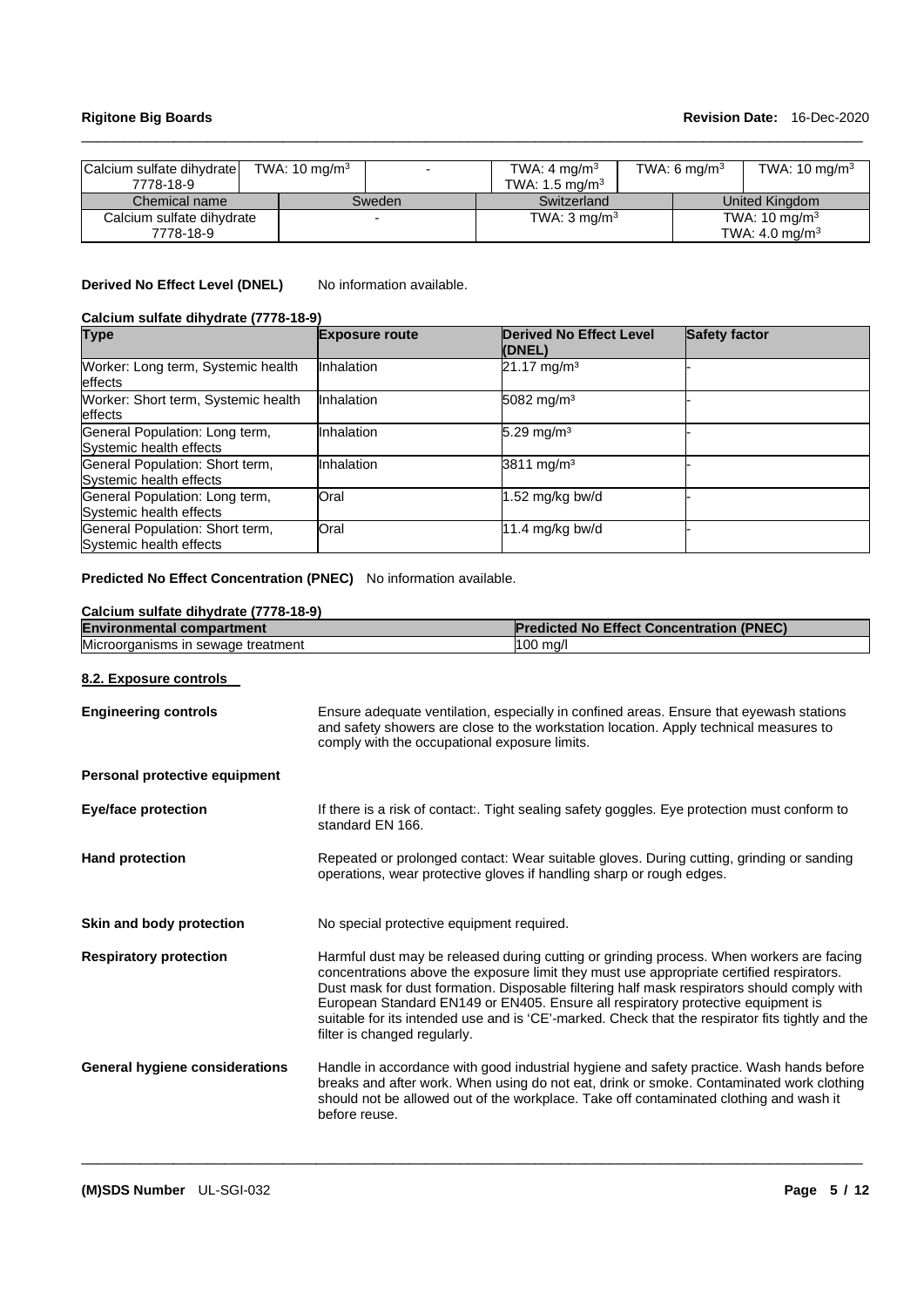**Environmental exposure controls** Avoid creating dust.

# **SECTION 9: Physical and chemical properties**

| 9.1. Information on basic physical and chemical properties |                                             |                          |  |  |
|------------------------------------------------------------|---------------------------------------------|--------------------------|--|--|
| Appearance                                                 | Board                                       |                          |  |  |
| <b>Physical state</b>                                      | Solid                                       |                          |  |  |
| Colour                                                     | Gypsum core: white, white-beige, white-grey |                          |  |  |
|                                                            | Paper-liner: white; white-grey              |                          |  |  |
|                                                            | Lining: grey                                |                          |  |  |
| Odour                                                      | Odourless                                   |                          |  |  |
| <b>Odour threshold</b>                                     | No information available                    |                          |  |  |
| <b>Property</b>                                            | <b>Values</b>                               | Remarks • Method         |  |  |
| Melting point / freezing point                             | No data available                           | None known               |  |  |
| Initial boiling point and boiling                          | No data available                           | None known               |  |  |
| range                                                      |                                             |                          |  |  |
| Flammability                                               | No data available                           | None known               |  |  |
| <b>Flammability Limit in Air</b>                           |                                             | None known               |  |  |
| <b>Upper flammability or explosive</b>                     | No data available                           |                          |  |  |
| <b>limits</b>                                              |                                             |                          |  |  |
| Lower flammability or explosive                            | No data available                           |                          |  |  |
| limits                                                     |                                             |                          |  |  |
| <b>Flash point</b>                                         | No data available                           | None known               |  |  |
| <b>Autoignition temperature</b>                            | No data available                           | None known               |  |  |
| <b>Decomposition temperature</b>                           | 140 °C                                      | None known               |  |  |
| рH                                                         | No data available                           | None known               |  |  |
| pH (as aqueous solution)                                   | No data available                           | No information available |  |  |
| <b>Kinematic viscosity</b>                                 | No data available                           | None known               |  |  |
| <b>Dynamic viscosity</b>                                   | No data available                           | None known               |  |  |
| <b>Water solubility</b>                                    | $2$ q/l                                     | @ 20 °C                  |  |  |
| Solubility(ies)                                            | No data available                           | None known               |  |  |
| <b>Partition coefficient</b>                               | No data available                           | None known               |  |  |
| Vapour pressure                                            | No data available                           | None known               |  |  |
| <b>Relative density</b>                                    | No data available                           | None known               |  |  |
| <b>Bulk density</b>                                        | No data available                           |                          |  |  |
| <b>Liquid Density</b>                                      | No data available                           |                          |  |  |
| Vapour density                                             | No data available                           | None known               |  |  |
| <b>Particle characteristics</b>                            |                                             |                          |  |  |
| <b>Particle Size</b>                                       | No information available                    |                          |  |  |
| <b>Particle Size Distribution</b>                          | No information available                    |                          |  |  |

\_\_\_\_\_\_\_\_\_\_\_\_\_\_\_\_\_\_\_\_\_\_\_\_\_\_\_\_\_\_\_\_\_\_\_\_\_\_\_\_\_\_\_\_\_\_\_\_\_\_\_\_\_\_\_\_\_\_\_\_\_\_\_\_\_\_\_\_\_\_\_\_\_\_\_\_\_\_\_\_\_\_\_\_\_\_\_\_\_\_\_\_\_

#### **9.2. Other information**

*9.2.1. Information with regards to physical hazard classes* Not applicable 140 °C 140 °C

*9.2.2. Other safety characteristics* No information available

# **SECTION 10: Stability and reactivity**

## **10.1. Reactivity**

**Reactivity Reactivity None under normal use conditions.** 

\_\_\_\_\_\_\_\_\_\_\_\_\_\_\_\_\_\_\_\_\_\_\_\_\_\_\_\_\_\_\_\_\_\_\_\_\_\_\_\_\_\_\_\_\_\_\_\_\_\_\_\_\_\_\_\_\_\_\_\_\_\_\_\_\_\_\_\_\_\_\_\_\_\_\_\_\_\_\_\_\_\_\_\_\_\_\_\_\_\_\_\_\_

## **10.2. Chemical stability**

**Stability** Stable under normal conditions. Stable under recommended storage conditions.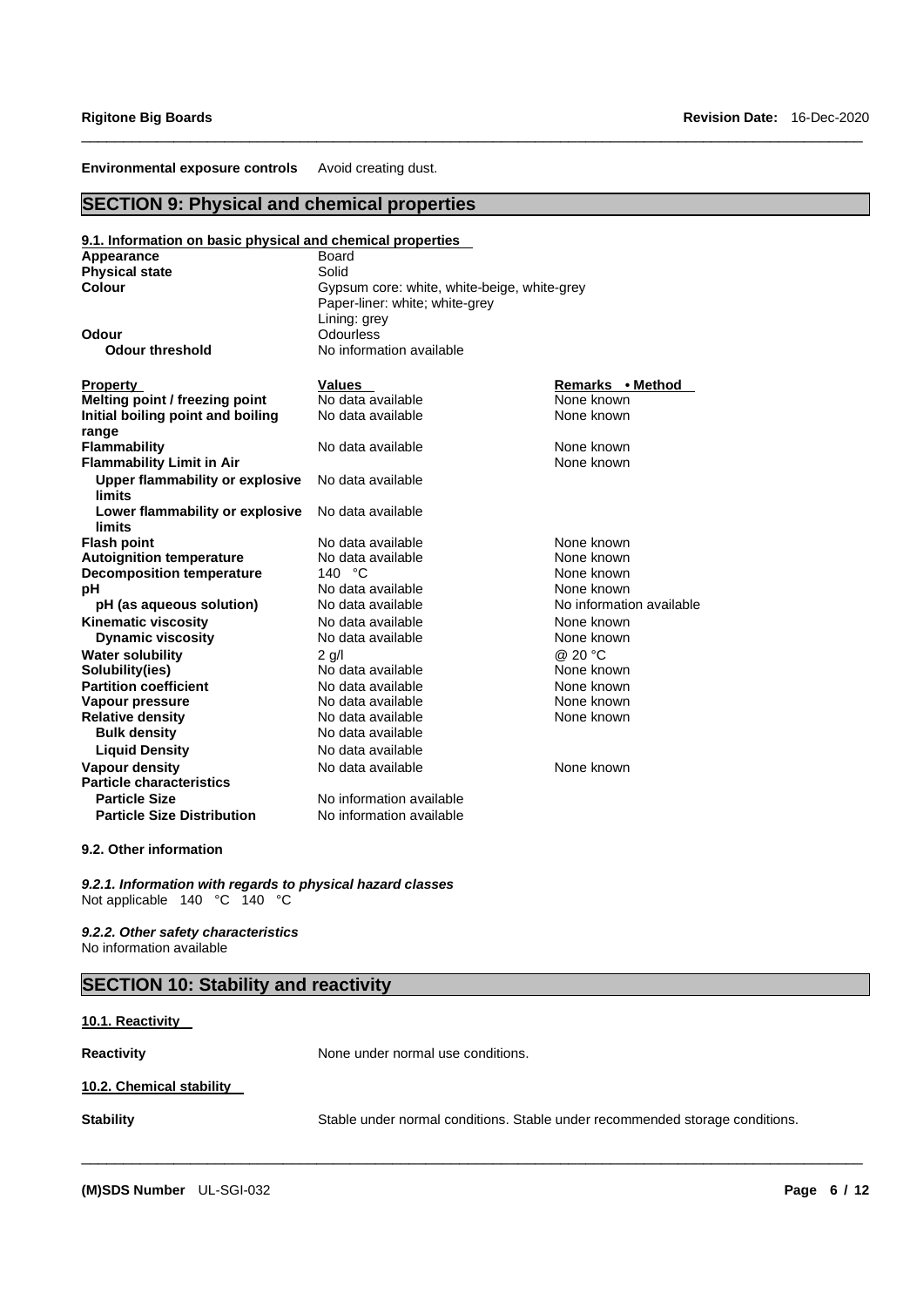#### **Explosion data**

**Sensitivity to mechanical impact** None. **Sensitivity to static discharge** None.

## **10.3. Possibility of hazardous reactions**

**Possibility of hazardous reactions** None under normal processing.

## **10.4. Conditions to avoid**

**Conditions to avoid Dust formation. Extremes of temperature and direct sunlight.** 

\_\_\_\_\_\_\_\_\_\_\_\_\_\_\_\_\_\_\_\_\_\_\_\_\_\_\_\_\_\_\_\_\_\_\_\_\_\_\_\_\_\_\_\_\_\_\_\_\_\_\_\_\_\_\_\_\_\_\_\_\_\_\_\_\_\_\_\_\_\_\_\_\_\_\_\_\_\_\_\_\_\_\_\_\_\_\_\_\_\_\_\_\_

**10.5. Incompatible materials**

**Incompatible materials** None known based on information supplied.

## **10.6. Hazardous decomposition products**

**Hazardous decomposition products** None under normal use conditions.

# **SECTION 11: Toxicological information**

#### **11.1. Information on hazard classes as defined in Regulation (EC) No 1272/2008**

## **Information on likely routes of exposure**

#### **Product Information** .

| <b>Inhalation</b>   | Harmful dust may be released during cutting or grinding process. Inhalation of dust in high<br>concentration may cause irritation of respiratory system.       |
|---------------------|----------------------------------------------------------------------------------------------------------------------------------------------------------------|
| Eye contact         | Not an expected route of exposure. Dust contact with the eyes can lead to mechanical<br>irritation.                                                            |
| <b>Skin contact</b> | Prolonged contact may cause redness and irritation. Contact with dust can cause<br>mechanical irritation or drying of the skin.                                |
| Ingestion           | Not an expected route of exposure. May cause gastrointestinal discomfort.                                                                                      |
|                     | Symptoms related to the physical, chemical and toxicological characteristics                                                                                   |
| Symptoms            | Product dust may be irritating to eyes, skin and respiratory system. May cause discomfort if<br>swallowed. Prolonged contact may cause redness and irritation. |

#### **Numerical measures of toxicity**

Based on available data, the classification criteria are not met

#### **Component Information**

.

| Chemical name             | Oral LD50         | Dermal LD50 | Inhalation LC50 |
|---------------------------|-------------------|-------------|-----------------|
| Calcium sulfate dihydrate | Rat<br>2000 mg/kg |             | ∙ 3.26 mg/l     |

\_\_\_\_\_\_\_\_\_\_\_\_\_\_\_\_\_\_\_\_\_\_\_\_\_\_\_\_\_\_\_\_\_\_\_\_\_\_\_\_\_\_\_\_\_\_\_\_\_\_\_\_\_\_\_\_\_\_\_\_\_\_\_\_\_\_\_\_\_\_\_\_\_\_\_\_\_\_\_\_\_\_\_\_\_\_\_\_\_\_\_\_\_

# **Delayed and immediate effects as well as chronic effects from short and long-term exposure**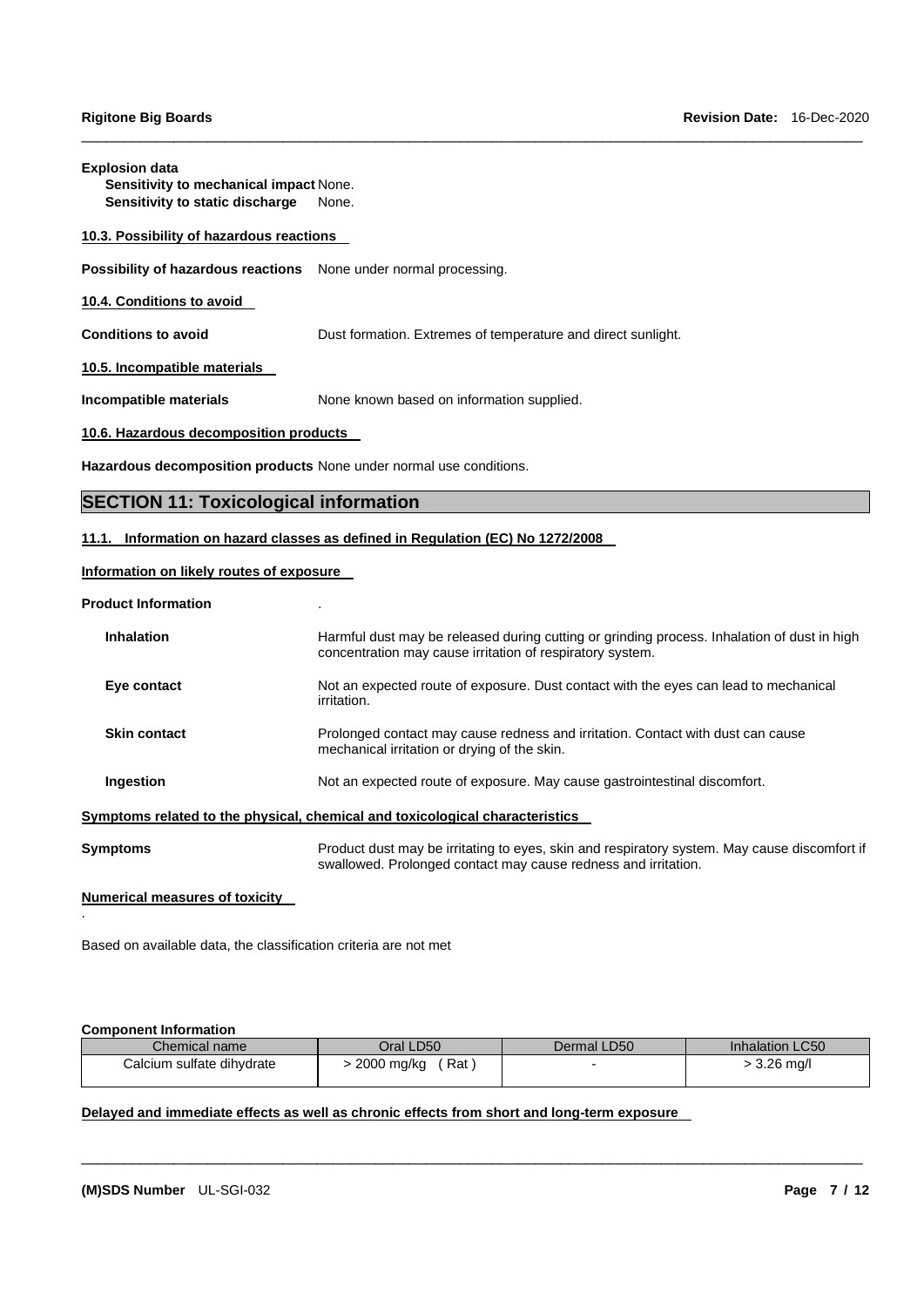## **Rigitone Big Boards Revision Date:** 16-Dec-2020

| <b>Skin corrosion/irritation</b>      | Based on available data, the classification criteria are not met. |
|---------------------------------------|-------------------------------------------------------------------|
| <b>Component Information</b>          |                                                                   |
| Calcium sulfate dihydrate (7778-18-9) |                                                                   |
| Method                                | <b>IOECD Test No. 404: Acute Dermal Irritation/Corrosion</b>      |
| Exposure route                        | Dermal                                                            |
| Effective dose                        | 0.5 g                                                             |
| Exposure time                         | 4 hours                                                           |
| <b>Results</b>                        | non-irritant                                                      |

\_\_\_\_\_\_\_\_\_\_\_\_\_\_\_\_\_\_\_\_\_\_\_\_\_\_\_\_\_\_\_\_\_\_\_\_\_\_\_\_\_\_\_\_\_\_\_\_\_\_\_\_\_\_\_\_\_\_\_\_\_\_\_\_\_\_\_\_\_\_\_\_\_\_\_\_\_\_\_\_\_\_\_\_\_\_\_\_\_\_\_\_\_

## Serious eye damage/eye irritation Based on available data, the classification criteria are not met.

| Component Information                 |                                                          |
|---------------------------------------|----------------------------------------------------------|
| Calcium sulfate dihydrate (7778-18-9) |                                                          |
| Method                                | <b>OECD Test No. 405: Acute Eye Irritation/Corrosion</b> |
| Exposure route                        | Eve                                                      |
| Effective dose                        |                                                          |
| <b>Results</b>                        | non-irritant                                             |

# **Respiratory or skin sensitisation** Based on available data, the classification criteria are not met.

| Component Information                 |                                               |
|---------------------------------------|-----------------------------------------------|
| Calcium sulfate dihydrate (7778-18-9) |                                               |
| Method                                | <b>IOECD Test No. 406: Skin Sensitisation</b> |
| Exposure route                        | Dermal                                        |
| <b>Results</b>                        | Not a skin sensitiser                         |

| <b>Germ cell mutagenicity</b>         | Based on available data, the classification criteria are not met. |
|---------------------------------------|-------------------------------------------------------------------|
| <b>Component Information</b>          |                                                                   |
| Calcium sulfate dihydrate (7778-18-9) |                                                                   |
| Method                                | <b>IOECD Test No. 471: Bacterial Reverse Mutation Test</b>        |
| Species                               | in vitro                                                          |
| <b>Results</b>                        | Not mutagenic                                                     |
|                                       |                                                                   |
| Method                                | OECD Test No. 474: Mammalian Erythrocyte Micronucleus Test        |
| Species                               | lin vivo                                                          |
| <b>Results</b>                        | Not mutagenic                                                     |

| Carcinogenicity                 | Based on available data, the classification criteria are not met. |
|---------------------------------|-------------------------------------------------------------------|
| <b>Reproductive toxicity</b>    | Based on available data, the classification criteria are not met. |
| <b>STOT - single exposure</b>   | Based on available data, the classification criteria are not met. |
| <b>STOT</b> - repeated exposure | Based on available data, the classification criteria are not met. |
| <b>Aspiration hazard</b>        | Not applicable.                                                   |

**11.2. Information on other hazards**

#### **11.2.1. Endocrine disrupting properties**

**Endocrine disrupting properties** This product does not contain any known or suspected endocrine disruptors.

#### **11.2.2. Other information**

| Other adverse effects | None known based on information supplied. |
|-----------------------|-------------------------------------------|
|                       |                                           |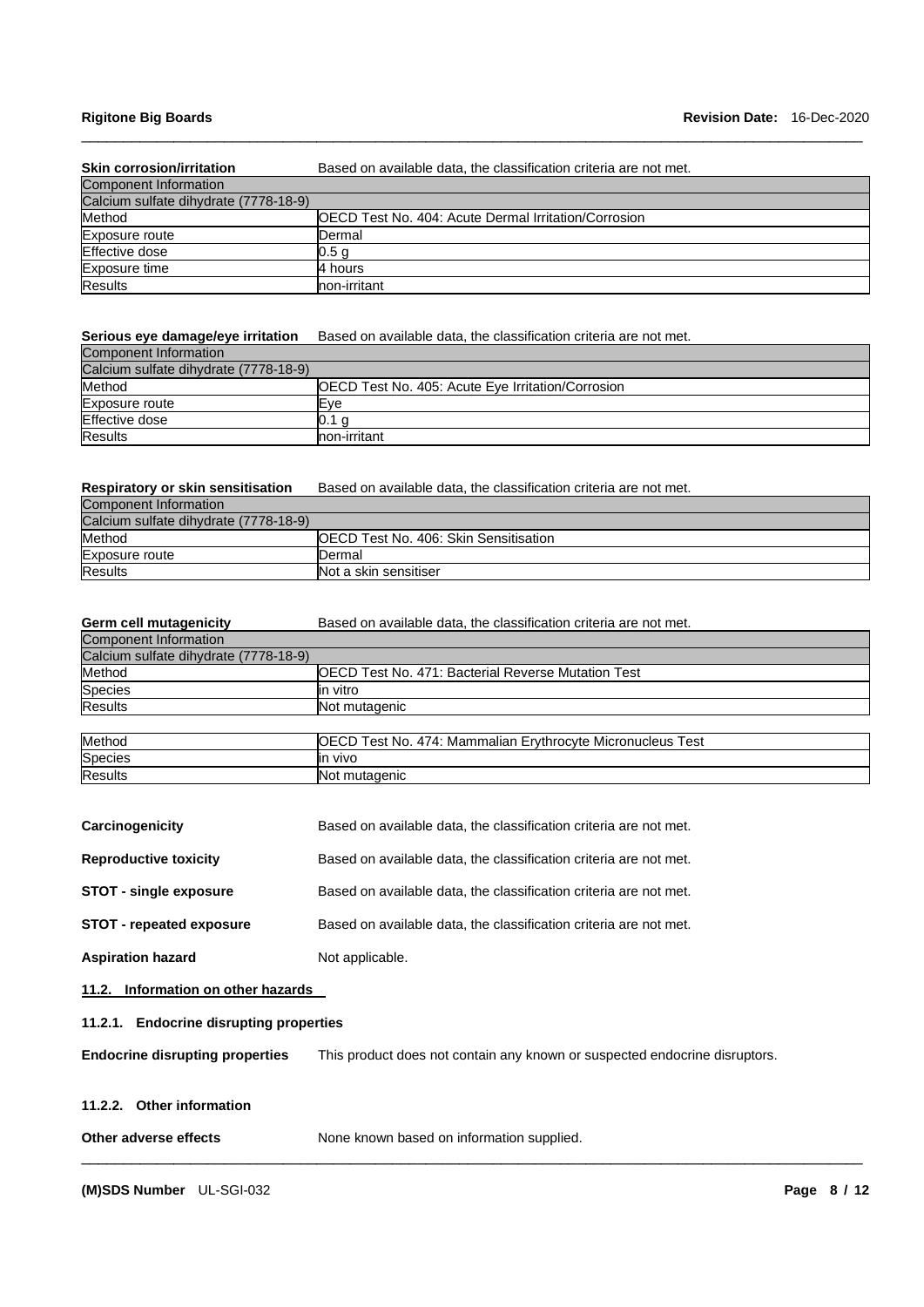# **SECTION 12: Ecological information**

#### **12.1. Toxicity**

**Ecotoxicity** Based on available data, the classification criteria are not met. Not considered to be harmful to aquatic life.

| <b>Component Information</b>          |                                        |
|---------------------------------------|----------------------------------------|
| Calcium sulfate dihydrate (7778-18-9) |                                        |
| <b>Results</b>                        | Not toxic at limit of water solubility |

\_\_\_\_\_\_\_\_\_\_\_\_\_\_\_\_\_\_\_\_\_\_\_\_\_\_\_\_\_\_\_\_\_\_\_\_\_\_\_\_\_\_\_\_\_\_\_\_\_\_\_\_\_\_\_\_\_\_\_\_\_\_\_\_\_\_\_\_\_\_\_\_\_\_\_\_\_\_\_\_\_\_\_\_\_\_\_\_\_\_\_\_\_

#### **12.2. Persistence and degradability**

Persistence and degradability No information available.

| Component Information                 |               |              |                             |
|---------------------------------------|---------------|--------------|-----------------------------|
| Calcium sulfate dihydrate (7778-18-9) |               |              |                             |
| Method                                | Exposure time | <b>Value</b> | <b>Results</b>              |
|                                       |               |              | Substance is inorganic. Not |
|                                       |               |              | <b>relevant</b>             |

#### **12.3. Bioaccumulative potential**

**Bioaccumulation** No information available.

#### **12.4. Mobility in soil**

**Mobility in soil** No information available.

**Mobility Insoluble in water.** 

#### **12.5. Results of PBT and vPvB assessment**

**PBT and vPvB assessment** The product does not contain any substance(s) classified as PBT or vPvB.

| Chemical name             | and vPvB assessment             |
|---------------------------|---------------------------------|
| Calcium sulfate dihydrate | The substance is not PBT / vPvB |

## **12.6. Endocrine disrupting properties**

**Endocrine disrupting properties** This product does not contain any known or suspected endocrine disruptors.

**12.7. Other adverse effects**

None known based on information supplied.

# **SECTION 13: Disposal considerations**

#### **13.1. Waste treatment methods**

| Waste from residues/unused | The generation of waste should be minimised or avoided wherever possible. Recover or    |
|----------------------------|-----------------------------------------------------------------------------------------|
| products                   | recycle if possible. This material and its container must be disposed of in a safe way. |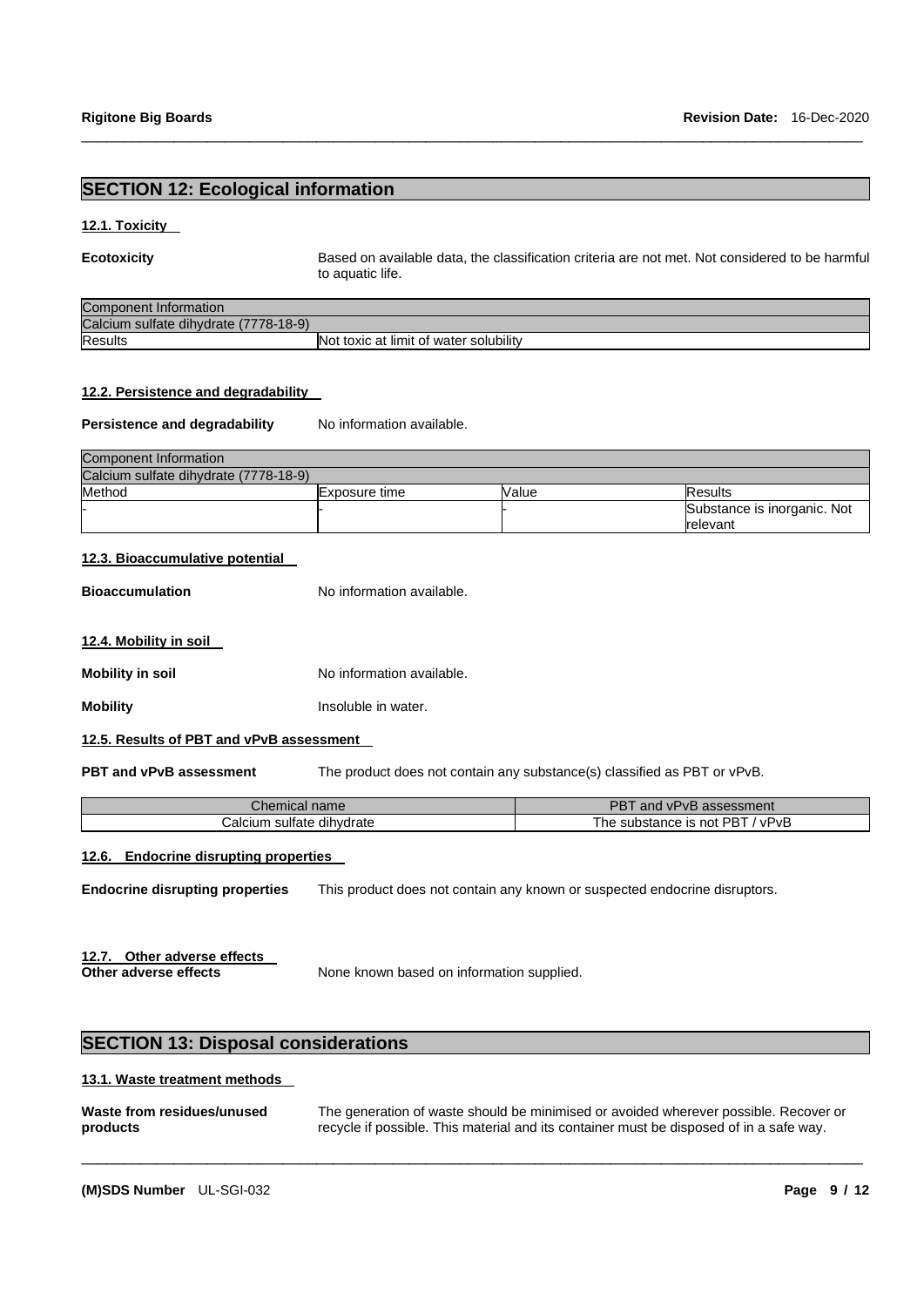| <b>Rigitone Big Boards</b>       | <b>Revision Date: 16-Dec-2020</b>                                                                                  |
|----------------------------------|--------------------------------------------------------------------------------------------------------------------|
|                                  | Dispose of in accordance with local regulations. Dispose of waste in accordance with<br>environmental legislation. |
| Contaminated packaging           | Empty containers should be taken to an approved waste handling site for recycling or<br>disposal.                  |
| Waste codes / waste designations | According to the European Waste Catalogue, Waste Codes are not product specific, but                               |

for which the product was used.

application specific. Waste codes should be assigned by the user based on the application

**SECTION 14: Transport information**

# **IMDG**

**according to EWC / AVV**

| טשוו        |                                      |                          |
|-------------|--------------------------------------|--------------------------|
| 14.1        | UN number or ID number               | Not regulated            |
| 14.2        | UN proper shipping name              | Not regulated            |
| 14.3        | <b>Transport hazard class(es)</b>    | Not regulated            |
| 14.4        | Packing group                        | Not regulated            |
| 14.5        | <b>Environmental hazards</b>         | Not applicable           |
|             | Marine pollutant                     | Not applicable           |
| 14.6        | <b>Special Precautions for Users</b> |                          |
|             | <b>Special Provisions</b>            | None                     |
| 14.7        | Maritime transport in bulk           | No information available |
|             | according to IMO instruments         |                          |
|             |                                      |                          |
| <u>RID</u>  |                                      |                          |
| 14.1        | UN number                            | Not regulated            |
| 14.2        | UN proper shipping name              | Not regulated            |
| 14.3        | <b>Transport hazard class(es)</b>    | Not regulated            |
| 14.4        | Packing group                        | Not regulated            |
| 14.5        | <b>Environmental hazards</b>         | Not applicable           |
| 14.6        | <b>Special Precautions for Users</b> |                          |
|             | <b>Special Provisions</b>            | None                     |
|             |                                      |                          |
| <u>ADR</u>  |                                      |                          |
| 14.1        | UN number or ID number               | Not regulated            |
| 14.2        | UN proper shipping name              | Not regulated            |
| 14.3        | <b>Transport hazard class(es)</b>    | Not regulated            |
| 14.4        | Packing group                        | Not regulated            |
| 14.5        | <b>Environmental hazards</b>         | Not applicable           |
| 14.6        | <b>Special Precautions for Users</b> |                          |
|             | <b>Special Provisions</b>            | None                     |
|             |                                      |                          |
| <b>IATA</b> |                                      |                          |
| 14.1        | UN number or ID number               | Not regulated            |
| 14.2        | UN proper shipping name              | Not regulated            |
| 14.3        | <b>Transport hazard class(es)</b>    | Not regulated            |
| 14.4        | <b>Packing group</b>                 | Not regulated            |
| 14.5        | <b>Environmental hazards</b>         | Not applicable           |
| 14.6        | <b>Special Precautions for Users</b> |                          |
|             | <b>Special Provisions</b>            | None                     |
|             | Note:                                | None                     |

# **SECTION 15: Regulatory information**

**15.1. Safety, health and environmental regulations/legislation specific for the substance or mixture**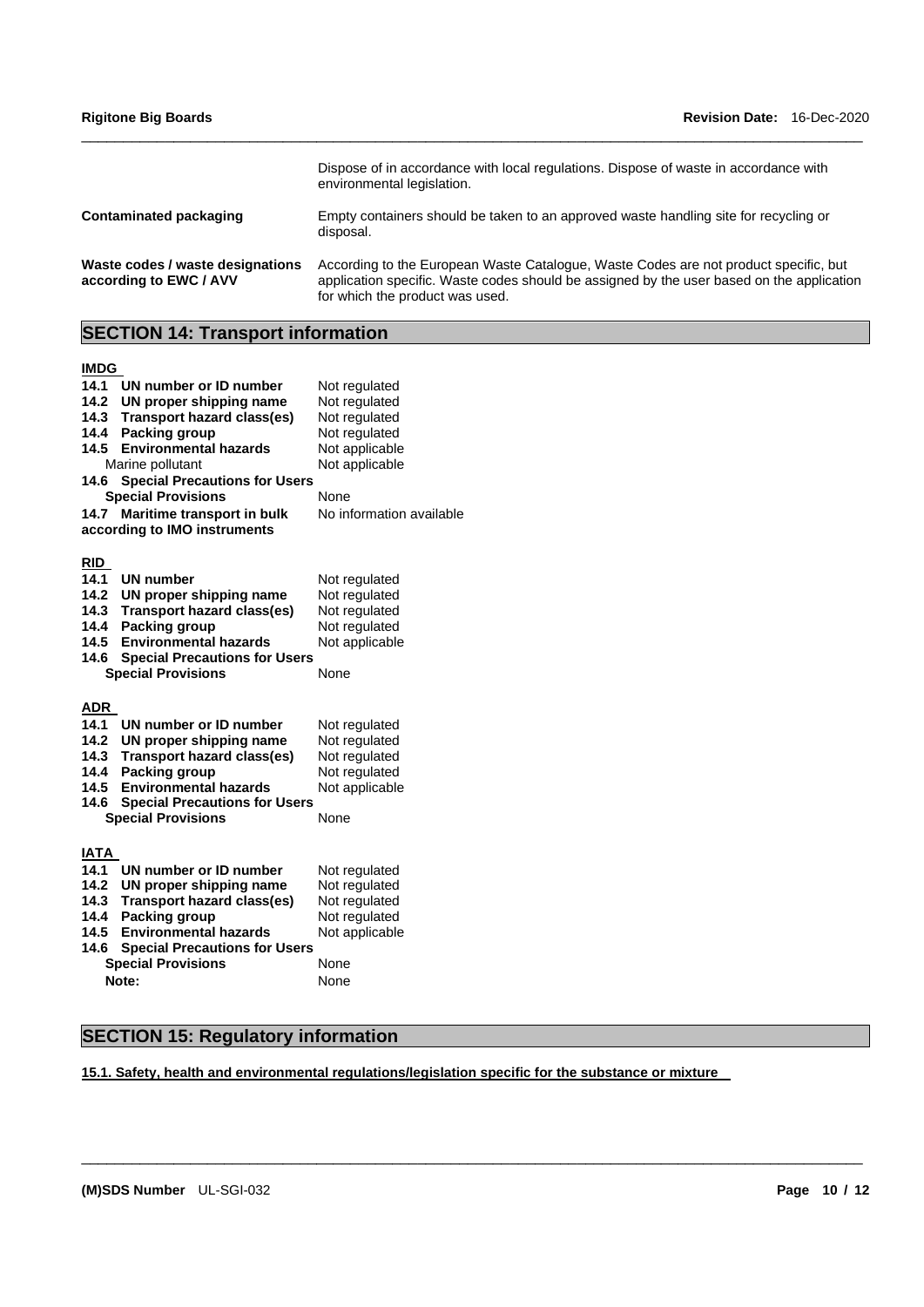#### **European Union**

Take note of Directive 98/24/EC on the protection of the health and safety of workers from the risks related to chemical agents at work.

\_\_\_\_\_\_\_\_\_\_\_\_\_\_\_\_\_\_\_\_\_\_\_\_\_\_\_\_\_\_\_\_\_\_\_\_\_\_\_\_\_\_\_\_\_\_\_\_\_\_\_\_\_\_\_\_\_\_\_\_\_\_\_\_\_\_\_\_\_\_\_\_\_\_\_\_\_\_\_\_\_\_\_\_\_\_\_\_\_\_\_\_\_

#### **Authorisations and/or restrictions on use:**

This product does not contain substances subject to authorisation (Regulation (EC) No. 1907/2006 (REACH), Annex XIV). This product does not contain substances subject to restriction (Regulation (EC) No. 1907/2006 (REACH), Annex XVII).

#### **Persistent Organic Pollutants**

Not applicable

**Ozone-depleting substances (ODS) regulation (EC) 1005/2009** Not applicable

| <b>International Inventories</b> |                                                  |
|----------------------------------|--------------------------------------------------|
| <b>TSCA</b>                      | Contact supplier for inventory compliance status |
| <b>DSL/NDSL</b>                  | Contact supplier for inventory compliance status |
| <b>EINECS/ELINCS</b>             | Contact supplier for inventory compliance status |
| <b>ENCS</b>                      | Contact supplier for inventory compliance status |
| <b>IECSC</b>                     | Contact supplier for inventory compliance status |
| <b>KECL</b>                      | Contact supplier for inventory compliance status |
| <b>PICCS</b>                     | Contact supplier for inventory compliance status |
| <b>AICS</b>                      | Contact supplier for inventory compliance status |

**Legend:**

**TSCA** - United States Toxic Substances Control Act Section 8(b) Inventory

**DSL/NDSL** - Canadian Domestic Substances List/Non-Domestic Substances List

**EINECS/ELINCS** - European Inventory of Existing Chemical Substances/European List of Notified Chemical Substances

**ENCS** - Japan Existing and New Chemical Substances

**IECSC** - China Inventory of Existing Chemical Substances

**KECL** - Korean Existing and Evaluated Chemical Substances

**PICCS** - Philippines Inventory of Chemicals and Chemical Substances

**AICS** - Australian Inventory of Chemical Substances

#### **15.2. Chemical safety assessment**

**Chemical Safety Report** Not applicable

# **SECTION 16: Other information**

#### **Key or legend to abbreviations and acronyms used in the safety data sheet**

#### **Legend**

SVHC: Substances of Very High Concern for Authorisation: PBT Persistent, Bioaccumulative, and Toxic (PBT) Chemicals vPvB Very Persistent and very Bioaccumulative (vPvB) Chemicals

#### **Legend Section 8: EXPOSURE CONTROLS/PERSONAL PROTECTION**

| TWA     | TWA (time-weighted average) | STEL | STEL (Short Term Exposure Limit) |
|---------|-----------------------------|------|----------------------------------|
| Ceiling | Maximum limit value         |      | Skin designation                 |